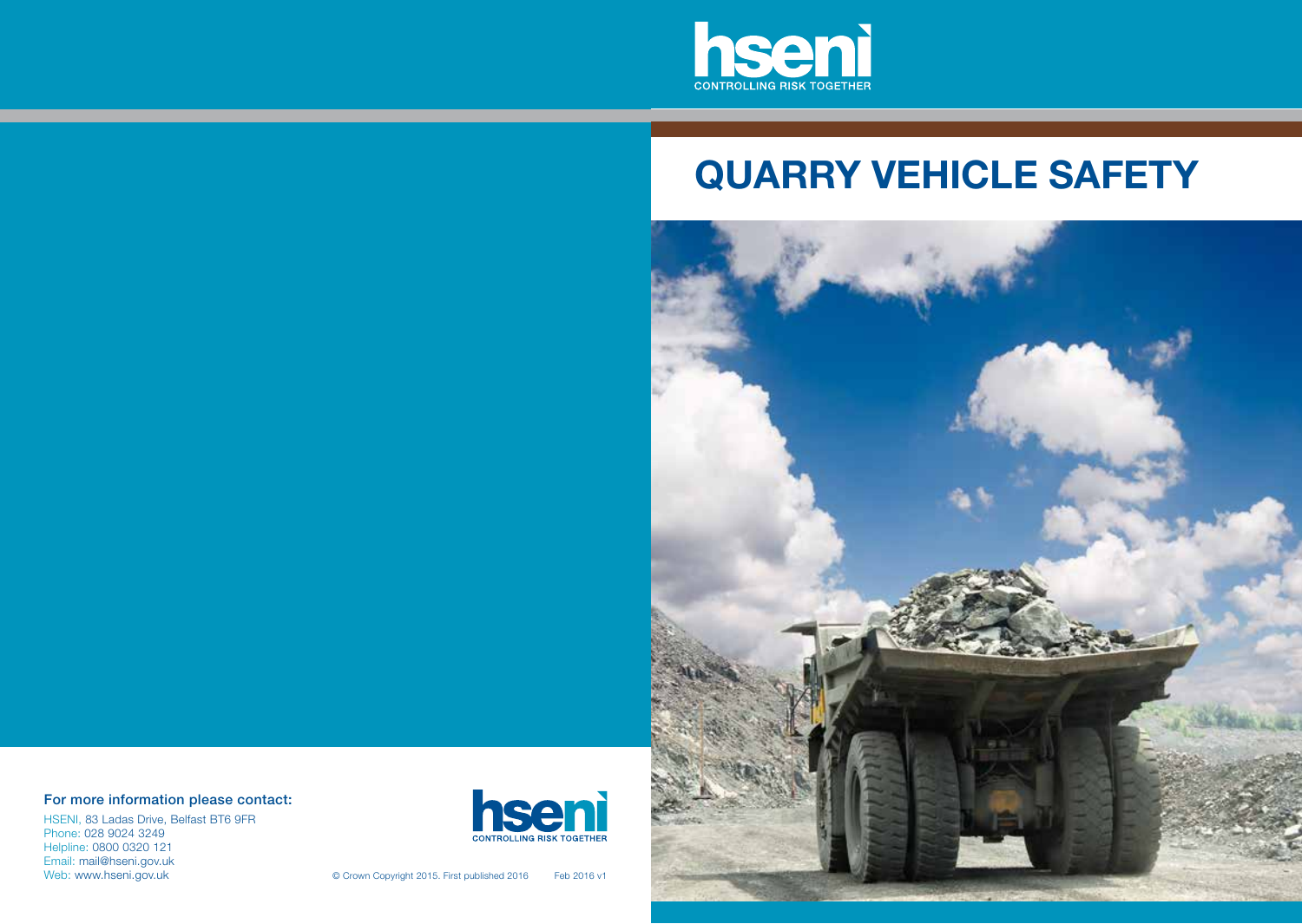

### Introduction

**Over the years, there have been numerous quarry vehicle accidents resulting in death or major injury. Within a quarry there are a number of significant hazards involving the operation of vehicles such as loading, travelling on haul roads, reversing operations, tipping operations, vehicle / pedestrian interface and sharing roadways with outside contractor's vehicles. There are a number of issues to be addressed, for example, brake testing, all-round visibility, the provision of adequate edge protection, the maintenance of the surface of the haul roads and the gradient of the haul roads. It is therefore essential that all of these matters concerning the maintenance and operation of vehicles are managed at the quarry in order to minimise to the lowest level possible the risks involved.** 

## Brakes & Braking

Consideration should be given to those aspects of the quarrying environment and operations which impact on vehicle brake performance. The design and layout of quarry roads should involve minimum gradients (less than 1:10) with gradual corners, avoiding hairpin bends and include emergency slip roads (i.e. gravel or sand traps). Where possible, long-term haul roads should be hard surfaced and all other road surfaces should be regularly maintained.

Parking brakes should be capable of holding a fully loaded, stationary vehicle on the steepest gradients that the vehicle is expected to negotiate.

### Brake Inspection & Testing

A suitable inspection scheme is required to ensure brakes are in good condition on all rubber tyred vehicles operating in the quarry. Monitoring the braking capabilities of a quarry vehicle is an essential part of vehicle safety and is closely allied with brake maintenance. Any monitoring system must start with the participation of vehicle drivers, who should carry out a series of simple checks at the start of the working day or shift and record their observations in the daily vehicle inspection book.

- Check brake fluid / air gauges are at the correct operating pressure
- Check the service and emergency brakes when setting off and again when loaded.
- Check the parking brake when stopped and facing downhill near the bottom of the steepest incline in use.
- Report any defects immediately .

### Brake Testing Area

Provide a clearly signposted Brake Testing Area where vehicles (fully loaded) can be tested on a daily basis. The test area will be level or have a maximum slope of 1%. The test area must have a "Brake start" marker post and distance marker posts so that operators have a clear indication of the stopping distance achieved during the daily test. There must be a final post to mark the limit of acceptable 'over-run' before adjustment or brake replacement is required. The test area should be selected with consideration given to safe stopping. The following table is guidance to assist in establishing maximum stopping distances which will vary depending on speed and driver reaction time.

| <b>Speed</b><br>km/h (mph) | Stopping distance on<br>level ground (metres) for<br>17% brake ratio<br>Vehicles <32T | Stopping distance on<br>level ground (metres) for<br>19% brake ratio<br>Vehicles > 32T | Stopping distance on<br>level ground (metres) for<br>25% brake ratio<br>(HSENI recommendation) |
|----------------------------|---------------------------------------------------------------------------------------|----------------------------------------------------------------------------------------|------------------------------------------------------------------------------------------------|
| 10(6.2)                    | 3.5                                                                                   | 3.5                                                                                    | 3                                                                                              |
| 15(9.3)                    | 7.5                                                                                   | $\overline{ }$                                                                         | 5.5                                                                                            |
| 20(12.4)                   | 12                                                                                    | 11                                                                                     | 9                                                                                              |
| 25(15.5)                   | 18                                                                                    | 16.5                                                                                   | 13.5                                                                                           |
| 30(18.6)                   | 25                                                                                    | 23                                                                                     | 18.5                                                                                           |
| 32(20.5)                   | 28                                                                                    | 25.5                                                                                   | 20.5                                                                                           |

The following table gives stopping distances for quarry vehicles on level ground.

<sup>1</sup>The figures in the table include a driver reaction time of 0.5s. <sup>2</sup> Stopping distances rounded to the nearest half metre<br><sup>3</sup> Testing carried out at a speed not exceeding 32km/hr. <sup>3</sup> Testing carried out at a speed not exceeding 32km/hr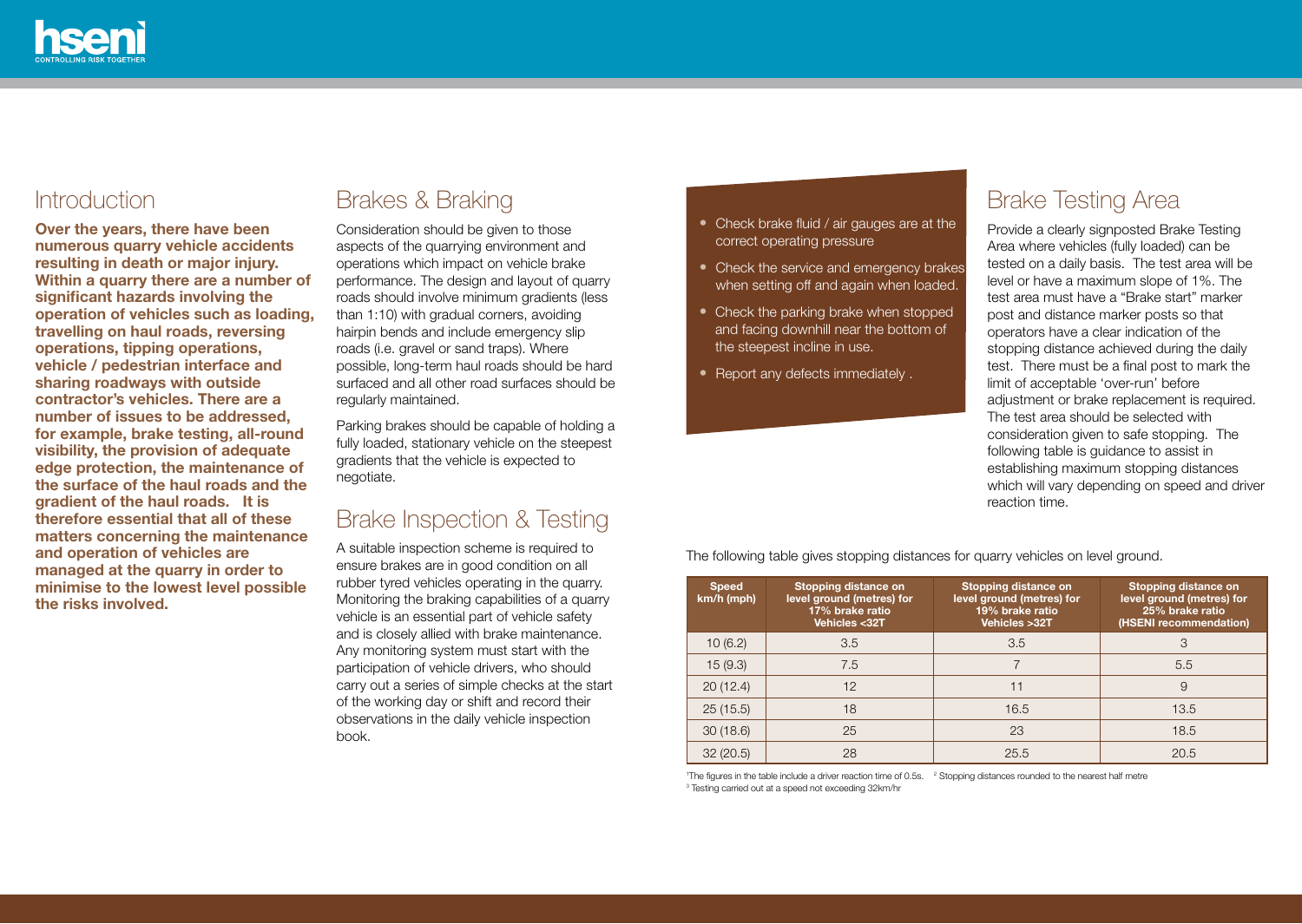

It is not sufficient for the quarry operator to rely entirely on the driver's daily check reporting. An instrumented test completed by a competent person using an electronic brake efficiency meter is required at least every 500 hours of vehicle use or every three months whichever comes first. Quarries are difficult working environments and consequently brake performance will deteriorate in service. The performance level "straight out of the garage" must therefore be better than the minimum levels described above. HSENI recommends that after servicing, all quarry vehicles regardless of weight will have a brake efficiency of at least 25%, or the level recommended by the manufacturer whichever is the greater.

### Brake Maintainenance

The driver's daily reports reflect the condition of the vehicle braking system and immediate action should be taken to rectify any faults brought to light by the driver.

It may not identify other faults in the braking system such as leaks of brake fluid or worn brake components. It is for this reason that there must be regular planned maintenance of the whole of the braking system carried out in accordance with the manufacturer's recommendations

Brake maintenance schedules will not only include adjustment, fluid levels, pressures etc, they will also include the replacement of seals and other vital components in accordance with the manufacturer's recommendations.

Emergency steering and emergency braking systems should also be included in regular inspection and testing programmes. Contractors' vehicles working in quarries should be subject to the same brake testing schemes.

by the driver for both wear and damage. If the tread on the tyre is sufficiently worn or damage is detected then the tyre must be replaced.



Tyre is worn and damaged and must be replaced immediately.

### Tyres Visibility

On all quarry vehicles tyre maintenance is All quarry vehicles must be fitted with mirrors critical and tyres should be checked daily and cameras where necessary so that the by the driver for both wear and damage driver can see all round the vehicle